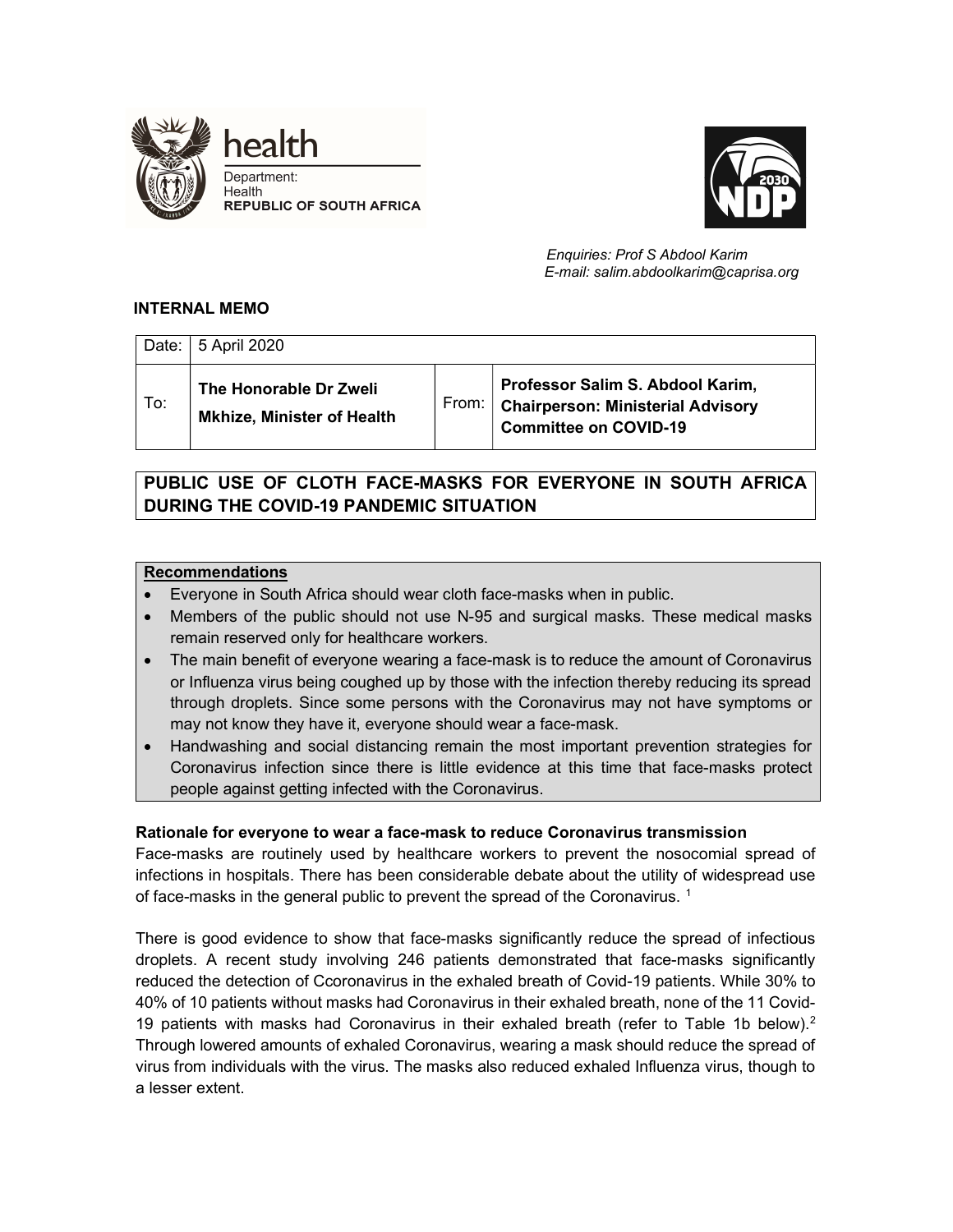| Table 1b   Efficacy of surgical face masks in reducing respiratory virus frequency of detection and viral shedding in respiratory<br>droplets and aerosols of symptomatic individuals with coronavirus, influenza virus or rhinovirus infection |                            |      |                            |                            |      |  |  |  |  |
|-------------------------------------------------------------------------------------------------------------------------------------------------------------------------------------------------------------------------------------------------|----------------------------|------|----------------------------|----------------------------|------|--|--|--|--|
| Droplet particles $>5 \,\mu m$                                                                                                                                                                                                                  |                            |      | Aerosol particles <5 µm    |                            |      |  |  |  |  |
| Without surgical face mask                                                                                                                                                                                                                      | With surgical face mask    | P    | Without surgical face mask | With surgical face mask    | P    |  |  |  |  |
| <b>Detection of virus</b>                                                                                                                                                                                                                       |                            |      |                            |                            |      |  |  |  |  |
| No. positive/no. total (%)                                                                                                                                                                                                                      | No. positive/no. total (%) |      | No. positive/no. total (%) | No. positive/no. total (%) |      |  |  |  |  |
| $3$ of 10 $(30)$                                                                                                                                                                                                                                | $0$ of 11 $(0)$            | 0.09 | $4$ of 10 (40)             | 0 of $11(0)$               | 0.04 |  |  |  |  |
| $6$ of 23 $(26)$                                                                                                                                                                                                                                | 1 of 27(4)                 | 0.04 | 8 of 23 (35)               | $6$ of 27 $(22)$           | 0.36 |  |  |  |  |
| $9$ of 32 (28)                                                                                                                                                                                                                                  | $6$ of 27 $(22)$           | 0.77 | 19 of 34 (56)              | 12 of 32 (38)              | 0.15 |  |  |  |  |
|                                                                                                                                                                                                                                                 |                            |      |                            |                            |      |  |  |  |  |

There is currently little scientific evidence<sup>3</sup> to show that wearing a mask will protect people from acquiring coronavirus, which occurs mainly through contaminated hands.

In some societies, wearing face-masks is culturally accepted and commonplace, e.g. in China. While face-masks are routinely worn in South Africa, the Coronavirus pandemic requires new norms and behaviours to reduce risk. In light of recent evidence<sup>4,5</sup> that some individuals with Coronavirus who do not have symptoms (asymptomatic) can transmit the virus to others before showing symptoms, the use of a face-mask by everyone in public settings is recommended.

Although the cloth face-mask may not be as good as a surgical face-mask in hospital settings<sup>6</sup>, the cloth face-mask is a suitable alternative to surgical face-masks for reducing droplet spread in public settings. Hence, cloth face-masks are being recommended for the general public to reduce the spread of the Coronavirus.

#### Note 1: Face-masks are recommended as an addition to hand-washing and social distancing – it does not replace these 2 more important prevention strategies

The cloth face-mask should never be promoted as our primary prevention strategy and should never be promoted separately from hand-washing and social distancing.

#### Note 2: The public should not use N-95 respirator masks and surgical masks

Surgical masks and N-95 masks are critical supplies that must be reserved for healthcare workers and other medical first responders. The public should be strongly discouraged from using these medical-use masks.

#### Note 3: Cloth face-masks need to be worn and cleaned properly

The face-mask must cover the nose and mouth completely. Face-masks should not be lowered when speaking, coughing or sneezing. Face-masks should not be repeatedly touched – fidgeting with the mask repeatedly is strongly discouraged as it is important to avoid touching the face with hands. The inner side of the mask should not be touched by hands. Wash hands after removing the face-mask. Wash cloth face-masks with warm soapy water and iron when dry. Each person will need to have at least 2 face-masks so that one face-mask is available when the other is being washed. If possible, iron the mask after washing as it will help with disinfection.

Kind regards,

## PROFESSOR SALIM S. ABDOOL KARIM CHAIRPERSON: MINISTERIAL ADVISORY COMMITTEE ON COVID-19

#### CC: Dr Anban Pillay, Acting DG, National Department of Health

<sup>1</sup>Leung CC, Lam TH, Cheng KK. Mass masking in the COVID-19 epidemic: people need guidance. Lancet. 2020; 395(10228): 945.